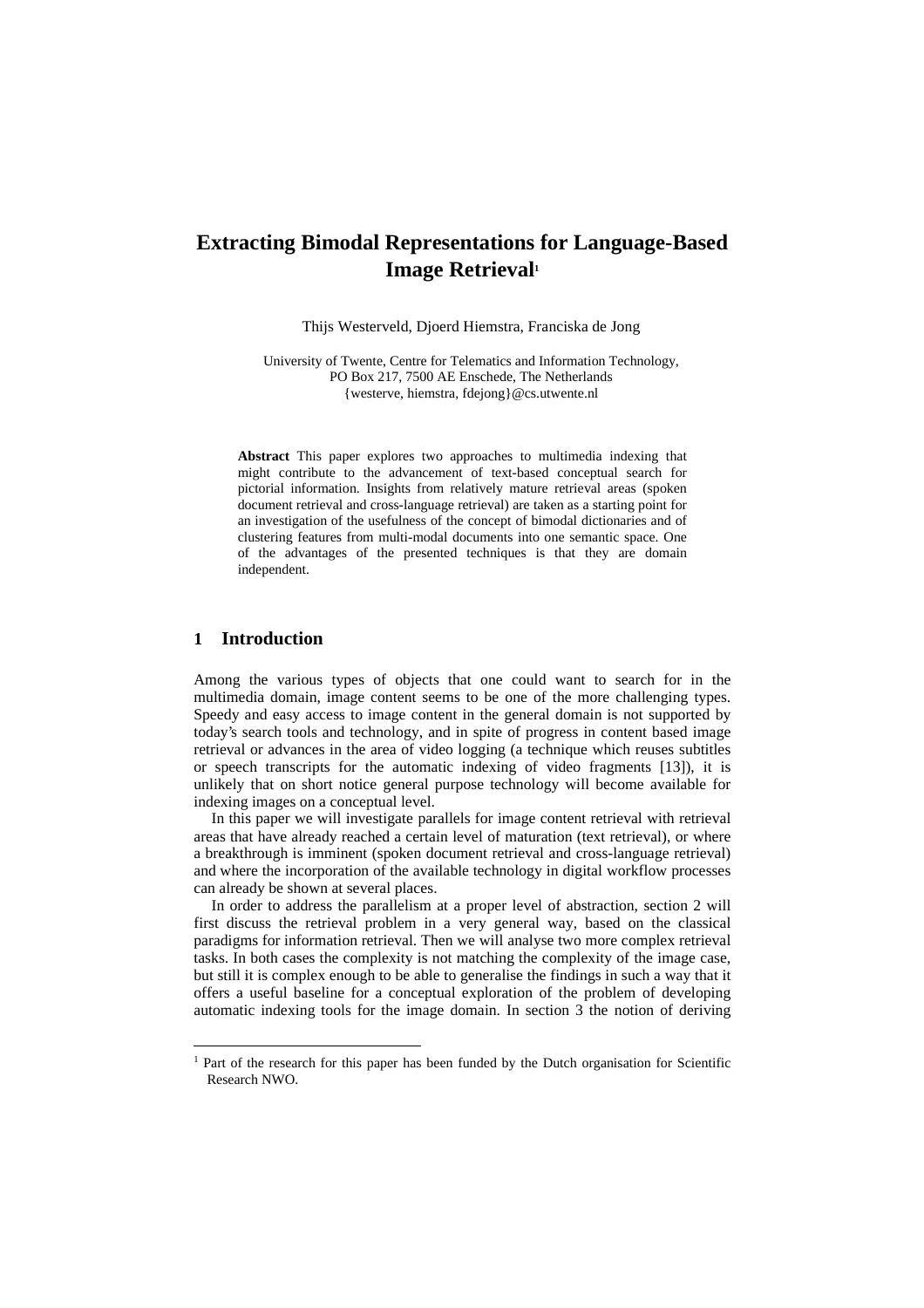*bimodal dictionaries* from parallel corpora will be shown to be very useful in modelling an approach for image retrieval which will eventually support text based querying of images. In section 4 the construction of one semantic space for both text and image features via *Latent Semantic Indexing* will be shown to offer a useful basis for concept-based retrieval.

Research in computer vision can be argued to advance the search for pictures in comparison to text-based search using manual annotations to pictures [15]. The research described in this paper explores the possibility to reuse *all* textual material that accompanies a picture for the purpose of automatic indexing. The concluding section 5 will argue that because of the parallelism with more matured retrieval technology and because of the fact that textual queries can be linked to the conceptual level there is room for confidence that the approaches described may facilitate a next advancement in cross-modal retrieval.

# **2 Learning from other IR areas**

The goal of an information retrieval system is to present the user a set of documents that satisfy the user's information need which is expressed by a query. Every approach to information retrieval has three basic components: (1) a method for representing documents, (2) a method for representing queries and (3) a method for comparing the two representations [14]. Figure 1 graphically displays the basic components of an IR system.



**Fig. 1.** The information retrieval paradigm

In the case of textual documents in a specific language and textual queries in the same language, both the query and document representation functions can be kept relatively simple. Still, an important problem in text retrieval is the fact that the same concept can be formulated in many different ways. Because of that, it is very hard to predict which query will yield relevant documents on a given concept. People search for documents discussing certain issues and are less interested in the specific words used in the documents to convey this information. This problem is known as the paraphrase problem [14]. Cross-modal IR, cross-language IR and spoken document retrieval can be viewed as special instances of the paraphrase problem. Queries and documents necessarily use different vocabularies because of differences in language or modality.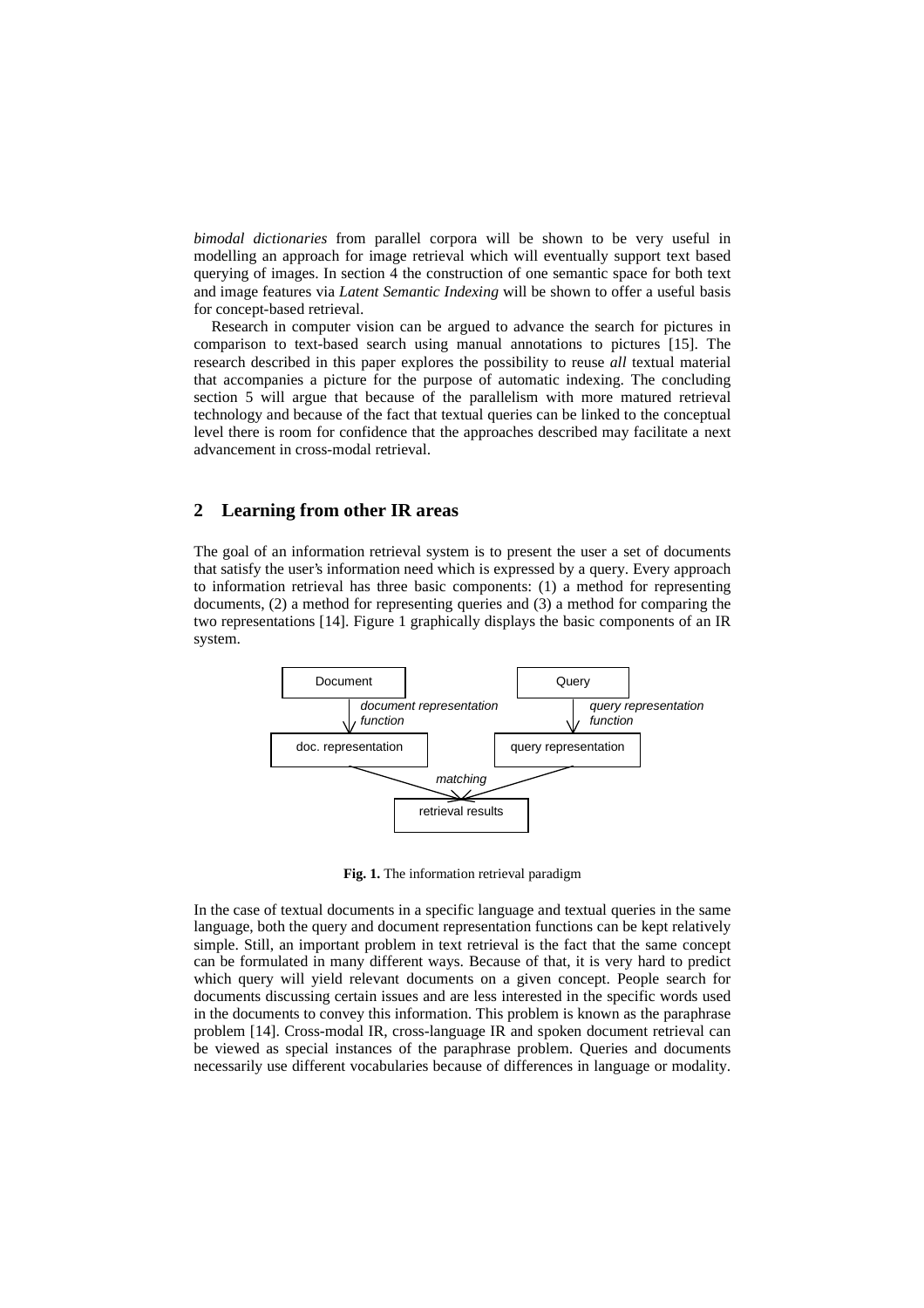The following sections will go deeper into approaches and resources for crosslanguage information retrieval (CLIR) and spoken document retrieval (SDR).

### **2.1 Approaches to CLIR and SDR**

A CLIR system supports the use of textual queries to search documents in other languages. A SDR system supports the use of textual queries to search audio documents containing speech. In systems that support CLIR or SDR, either the document representation function or the query representation function (or both) need to be much more complicated than in the classical text retrieval case.

In the case of CLIR the system can either translate all of the documents to the language of the query (off-line document translation) [10], or translate the query to the language of the documents (query translation) [8], or translate both to some intermediate language. Document translation has the advantage that it can be done off-line during indexing. Furthermore, the quality of document translation will in principle be better because the full document context is available for disambiguation. In the case of query translation there is often very little context. Latent semantic indexing (LSI) is an approach to CLIR in which both documents and queries are represented in a format that is in some sense intermediate between the two languages [4,16].

In the case of SDR, one option is to apply large-vocabulary speech recognition on the spoken documents to generate a textual representation [13]. Another option is phone-based retrieval. Just like in speech recognition, the system extracts discrete features from the continuous speech signal: so-called phones, but the final recognition step in omitted. During searching the query is also converted into a phone representation [11]. Phone-based retrieval is much faster during indexing and is less sensitive to out of vocabulary words.

### **2.2 Resources for CLIR and SDR**

Both CLIR and SDR may rely on research areas that have proven to be commercially successful: machine translation and speech recognition. In addition, CLIR systems might also be built using machine-readable human dictionaries [8], parallel corpora (two texts that are translations of each other) [16] or comparable corpora (texts in two languages on the same subject which are not direct translations) [1]. SDR systems typically use speech recognition software [13], but might also use pronunciation dictionaries and transcribed speech, which are used to train the speech recognition software, directly [11].

#### **2.3 Language-based image retrieval**

In the sections above a brief overview was given of approaches and resources for CLIR and SDR. Drawing the parallel with language-based image retrieval, three basic approaches can be identified: (1) off-line image recognition, (2) on-line 'query visualisation' and (3) the use of an intermediate representation. If the available resources are taken into account it becomes apparent that the first option will not be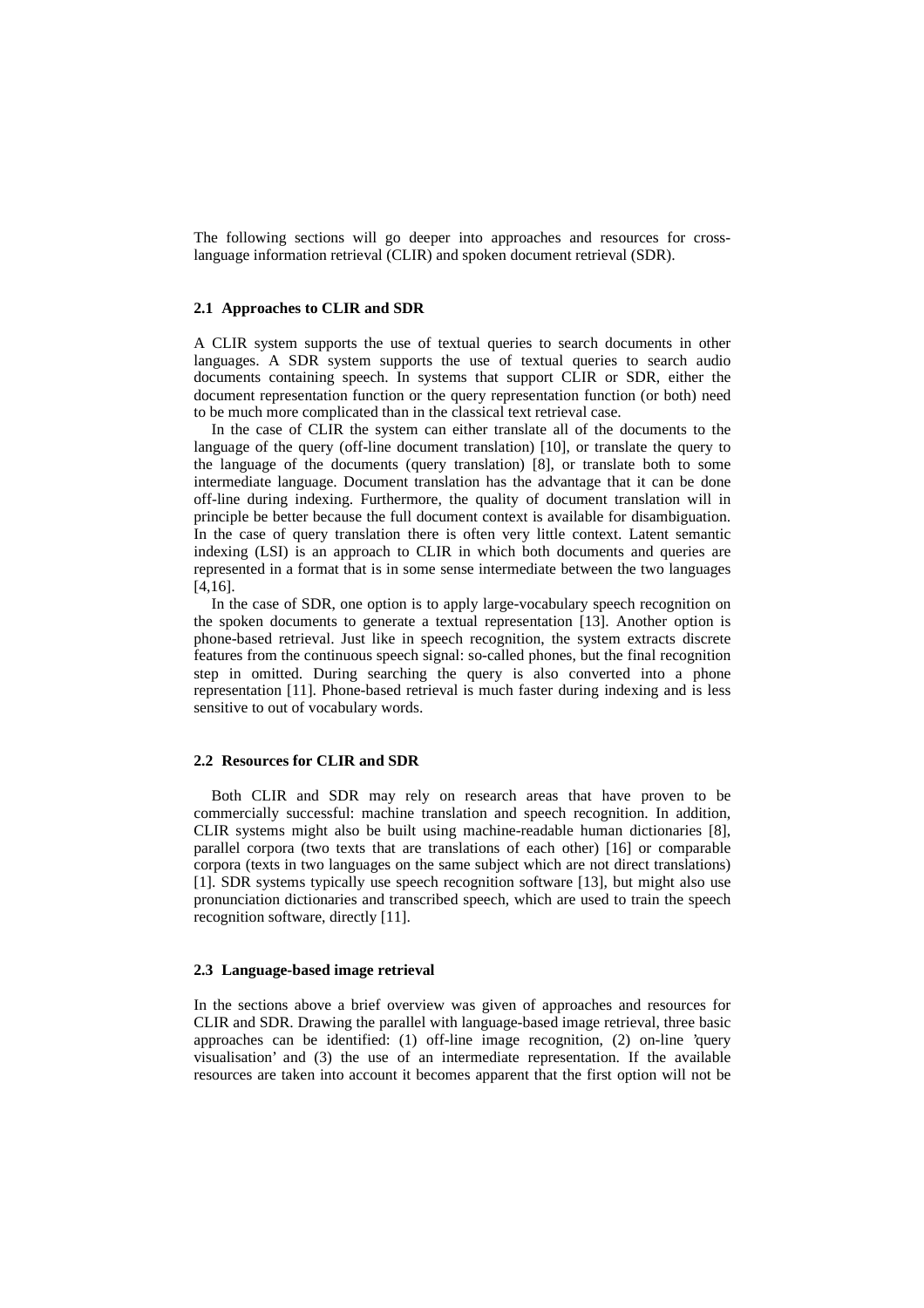realised in the near future. Unlike machine translation systems for CLIR and speech recognition systems for SDR, the state of the art in computer vision does not permit the automatic full interpretation of an arbitrary scene [15].

However, there are annotated image collections. In a sense these resources are resembling manually produced dictionaries for CLIR and pronunciation dictionaries for SDR. Such collections can be searched using textual queries, but new pictures should always be annotated by hand.

Systems that support CLIR or SDR can be trained on parallel corpora and transcribed speech respectively to interpret new or unseen data. We argue that the same applies to language-based image retrieval if large image/text corpora are available. Such corpora might be acquired from the Internet by using complete web pages plus images or e.g. from newspapers by using complete articles plus corresponding photos. This paper suggests two approaches to language-based image retrieval using large mixed image/text corpora. The first approach is the automatic extraction of a bimodal dictionary from the corpus. The second approach is based on clustering of both text and image features into one conceptual space using LSI.

# **3 Extracting a Bimodal Dictionary from a Parallel Corpus**

If we have a parallel corpus of documents in the modalities text and images (i.e. a set of pictures with reasonably complete descriptions), we could extract a bimodal 'translation' lexicon from this corpus using techniques developed for cross language information retrieval [9]. Such a translation lexicon can be extracted by looking at the number of times language elements and image elements co-occur. If this number is relatively high, the elements are probably related. For example, if image descriptions contain the word *sun* and the corresponding images often contain a yellow circle, we could conclude that the two elements (the word *sun* and a yellow circle) are related in a way that is similar to the relation between *sun* and *soleil.*

### **3.1 Pre-processing**

In order to be able to extract such relations from a parallel corpus of images and text, both the images and the descriptions need to be pre-processed.

The pre-processing of images consists of the determination of the objects or features present. In practice, low-level features like e.g. colour-histograms, textures and hue and saturation values are used to describe images. Low-level image features proofed to be useful for image retrieval systems that use query-byexample [5,7,12]. For the sake of our example, we assume that some basic shapes and colours like e.g. 'yellow circle' are identified.

For the pre-processing of textual objects we assume the application of a statistical part-of-speech tagger for lemmatising the words in the text, thereby following the



A tree in the park on a sunny day

**Fig. 2.** Example image and description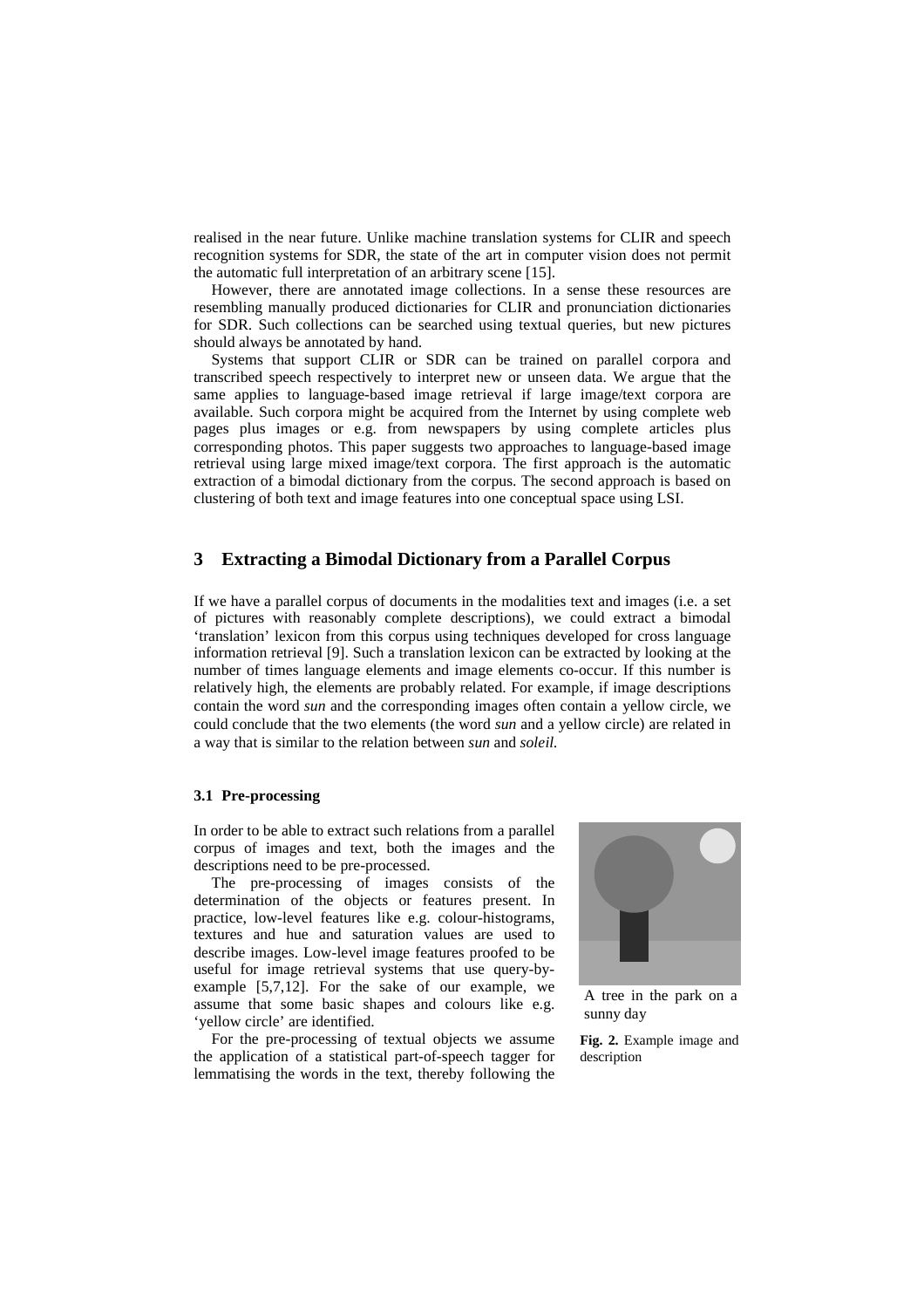approach taken in NLP-enhanced retrieval systems such as Twenty-One [10]. Suppose we have a picture of a tree in a park with the accompanying description "A tree in the park on a sunny day" (**Fig. 2**). The features detected for this image might be: a green circle, a yellow circle, a brown rectangle, a green rectangle and a blue rectangle. The information elements from the text might be *tree*, *park*, *sun* and *day*.

#### **3.2 Counting Co-occurrences**

Once the images and descriptions have been pre-processed, we can start counting the number of co-occurrences for the various text and image elements. Suppose we have a small example corpus, consisting of three pictures on the one hand, and corresponding descriptions on the other hand. (**Fig. 3**).



Fig. 3. Example corpus<sup>2</sup>

To compute co-occurrence frequencies from the corpus, a table will be constructed in which the columns represent the words in the captions, whilst the rows represent the features in the pictures. Since the mapping between words and image features will not always be one-to-one, the number of words in a description might differ from the number of features in the corresponding image. When this happens, null-terms will be introduced, to balance the two.

Initially all cells in the table will be set to zero. Each time a word and a feature cooccur, the corresponding cell in the table will be increased. The counts for the cooccurrences are distributed equally over all possibilities. For example, in the last image, *yellow circle* might be a translation of either, *park*, *sun* or *day*, so the three cells corresponding to these translations are all increased by 0.33.

When all three pictures from our example corpus have been processed, the table looks like this:

| tree | park | sun  | dav  | (null) |
|------|------|------|------|--------|
| 0.75 | 0.25 |      |      | 1.0    |
|      | 0.33 | 0.33 | 0.33 | ٠      |
| 0.75 | 0.25 |      |      | 1.0    |
| 0.25 | 0.58 | 0.33 | 0.33 | 0.5    |
| 0.25 | 0.58 | 0.33 | 0.33 | 0.5    |
|      |      |      |      |        |

<sup>2</sup> The information elements in the captions are in bold face

-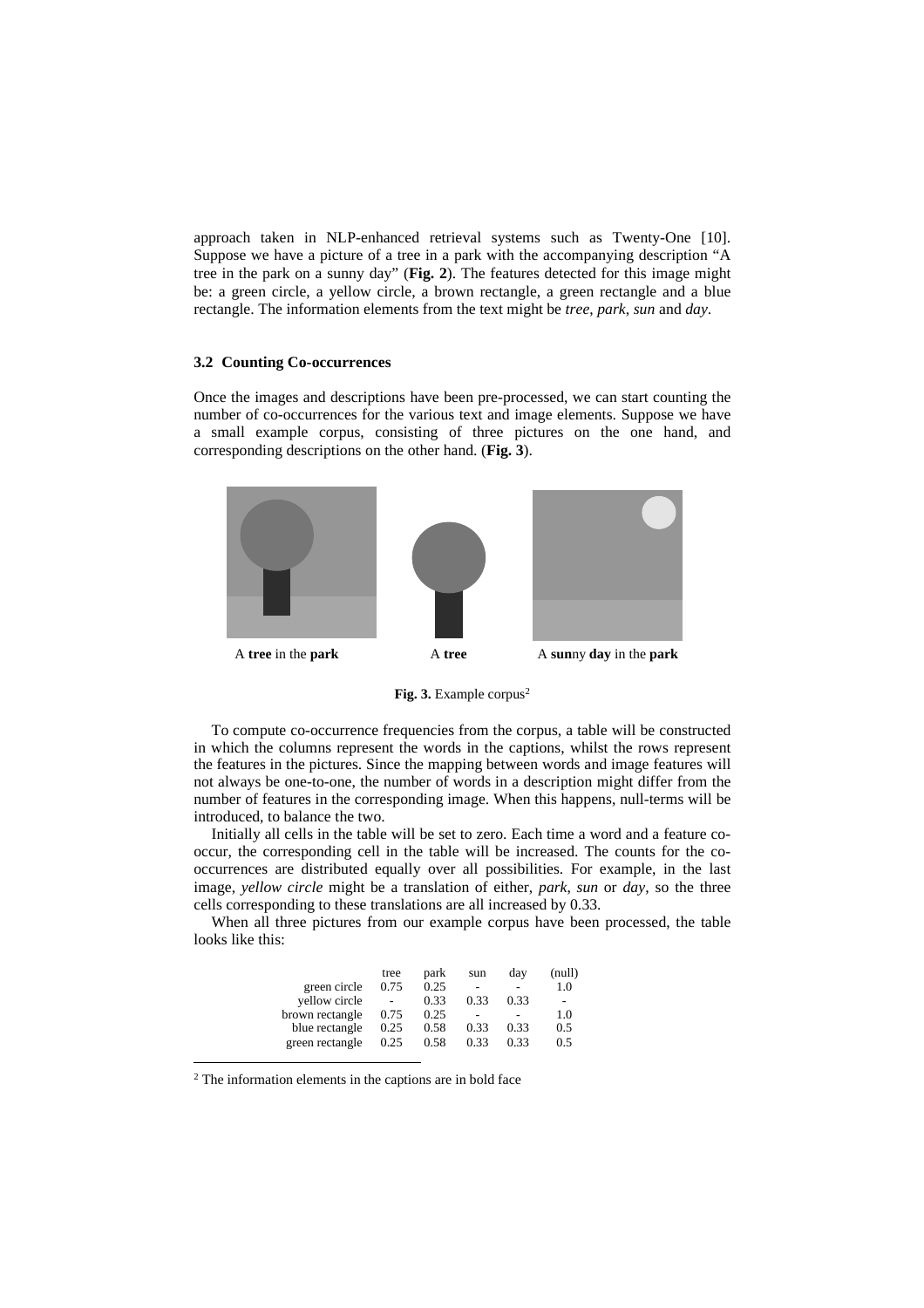The following bimodal dictionary can be inferred automatically by applying the EM-algorithm as described in [9]. The algorithm eliminates certain word imagefeature combinations and infers for example that trees basically consist of green circles and brown rectangles.

|                 | tree | park | sun  | day  | (null) |
|-----------------|------|------|------|------|--------|
| green circle    | 1.0  |      |      |      | 1.0    |
| yellow circle   |      |      | 0.5  | 0.5  |        |
| brown rectangle | 1.0  |      |      |      | 1.0    |
| blue rectangle  |      | 1.0  | 0.25 | 0.25 | 0.5    |
| Green rectangle |      | 10   | 0.25 | 0.25 | 0.5    |

The algorithm that is used to infer the bimodal dictionary can easily be generalised for non-discrete lower level features. Future experiments have to point out if in fact the resulting bimodal dictionaries are effective in cross-modal search situations.

# **4 Using LSI for Cross-Modal Information Retrieval**

Another way to find relations (or translations) between words and image features is building a semantic space with LSI. The idea of using LSI for multi-modal indexing is not completely new. In another study [2], images from the world wide web were indexed, analysing both the image features and the surrounding text (alt-tags, title, near text) of an image. In this study, words and image features are analysed separately building two separate spaces that are merged afterwards. LSI is used to analyse the textual part. A more integrated approach, in which the two modalities are combined from the start will yield a semantic space in which text and images are firmly interwoven.

As stated above, LSI can be used for Cross-Language Information Retrieval. After a short introduction to LSI this section will explain how the same techniques can be used for Cross-Modal Retrieval. For a more detailed description of LSI, cf. [3].

#### **4.1 Latent Semantic Indexing**

LSI uses a matrix in which each term is represented as a vector of document occurrences. The elements in the vector can be binary, natural or real-valued, indicating either *if* a term occurs, *how often* a term occurs or what the *weight* of the occurrence is (e.g. tf/idf).

From this matrix, the most meaningful linear combinations of terms and documents are computed using Singular Value Decomposition (SVD) [6], a form of two-mode factor-analysis that is similar to eigen-value/eigen-vector decomposition. The original term-document-matrix A is decomposed into three matrices containing linearly independent components that together represent the original term document matrix:

$$
A = T S Dt
$$
 (1)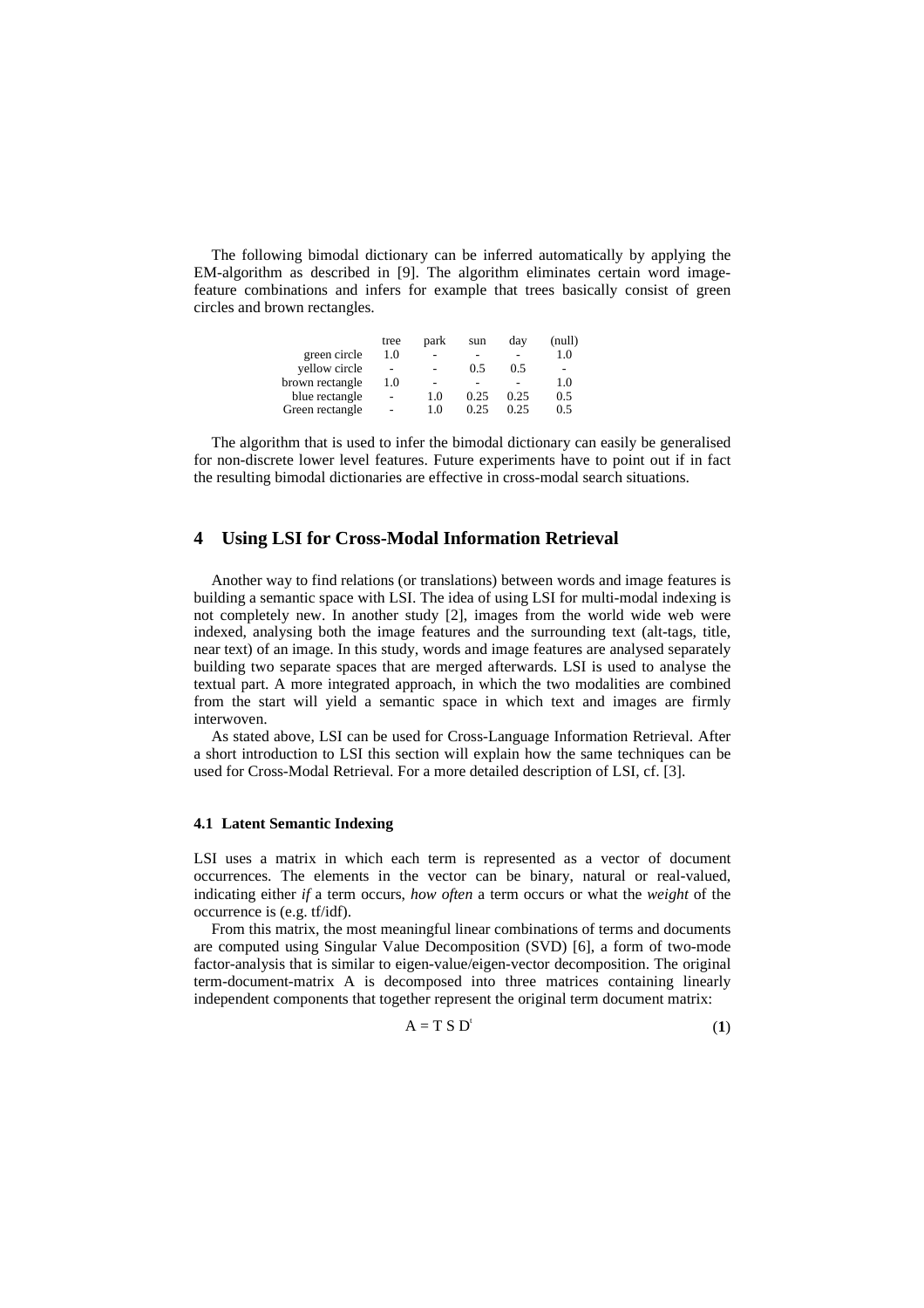T and D are matrices with left and right-singular vectors, representing respectively terms and documents. S is a diagonal matrix with singular values that are ordered in decreasing magnitude.

When the smaller singular values in S are ignored (i.e. set to zero), the product of the three matrices is an optimal approximation of the original matrix in a lower dimension. In this lower dimensional space, documents that contain different, but similar<sup>3</sup> terms are mapped onto the same vector. This way, the underlying, latent semantics of the documents are uncovered. The similarity between two documents is computed using the cosine measure of the transformed documents. The documents are transformed using the singular value matrices:

$$
sim(d1, d2) = cos(Tt d1, Tt d2)
$$
\n(2)

where T is the matrix with the singular vectors representing the terms.

# **4.2 Building a Cross-modal Semantic Space**

To use LSI for cross-modal indexing and retrieval, a term-document matrix has to be constructed. Analogous to cross-language retrieval with LSI, documents from the two modalities are treated as the same document. So along the rows of the matrix we will have both text and image features.

Suppose we use the example corpus from **Fig. 3** to build the matrix, then the matrix will look like this:

|                        |                 | doc <sub>1</sub> | doc <sub>2</sub> | doc <sub>3</sub> |
|------------------------|-----------------|------------------|------------------|------------------|
|                        | tree            |                  |                  |                  |
| Terms from the text:   | park            |                  |                  |                  |
|                        | sun             |                  |                  |                  |
|                        | day             |                  |                  |                  |
|                        | green circle    |                  |                  |                  |
|                        | brown rectangle |                  |                  |                  |
| Terms from the images: | blue rectangle  |                  |                  |                  |
|                        | green rectangle |                  |                  |                  |
|                        | vellow circle   |                  |                  |                  |

Singular Value Decomposition is used to decompose this matrix into three matrices of a lower dimensionality. The semantic space that is constructed from this small example corpus via reduction to two dimensions is shown in **Fig. 4.**

In a way, the semantic space can be regarded as a bimodal dictionary. In this space, related terms from the two modalities (translations) are located close to each other.

-

<sup>&</sup>lt;sup>3</sup> similar terms is, in this case, terms that often occur together in documents.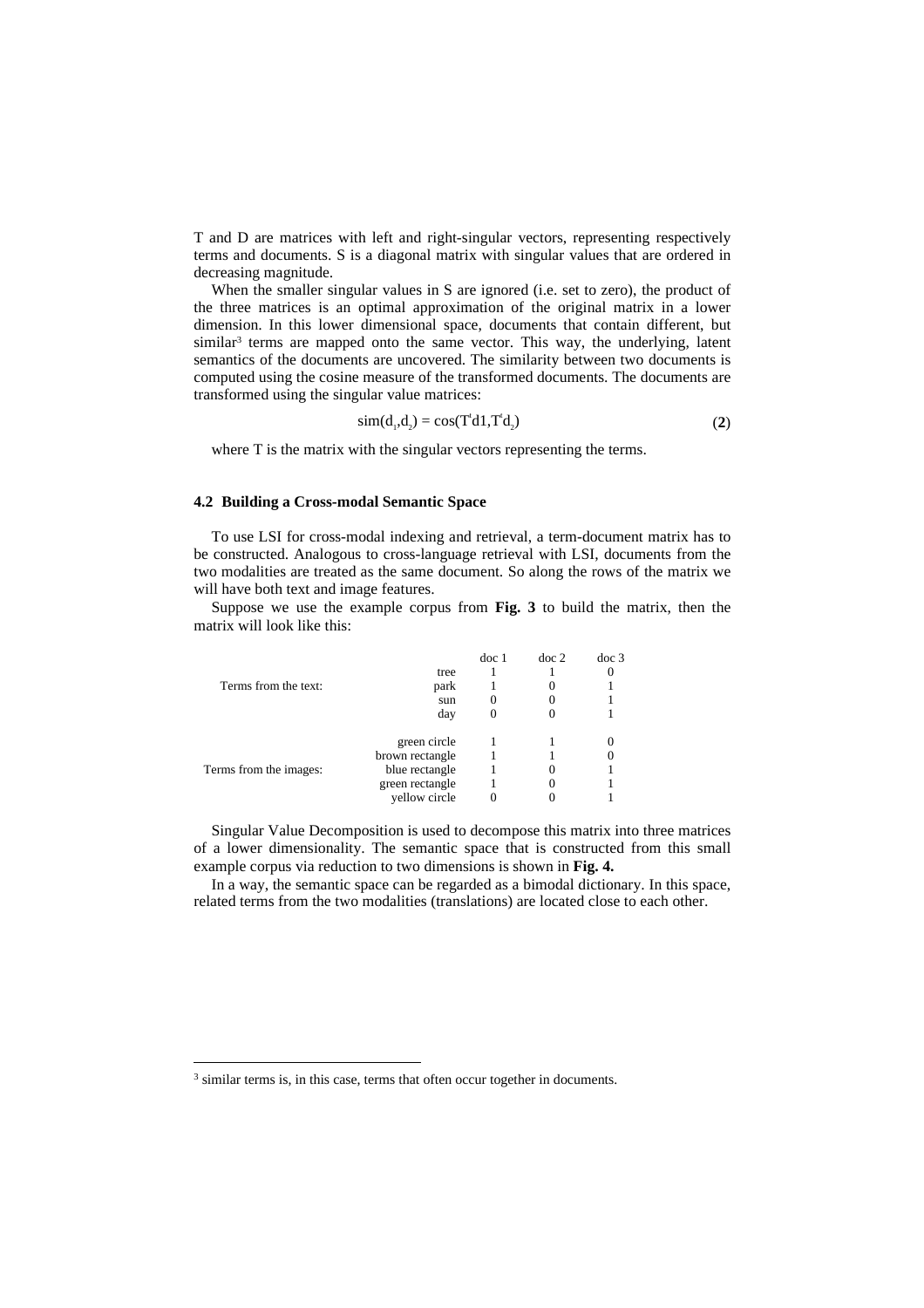

**Fig. 4.** 2-dimensional semantic space of example corpus from **Fig. 3**

# **4.3 Using a mixed corpus**

Application of the described approach is hindered by the fact that parallel corpora of text and images are not widely available. However, it is also possible to build a similar semantic space using a mixed corpus. A mixed corpus is a corpus consisting of documents that contain text or images or both (**Fig. 5**). In a mixed corpus, at least a number of documents need to contain both text and images, but the text and the images don't need to be translations of one another, they only need to be *about* the same subject. Mixed corpora are much easier to obtain. We could take for example documents from the World Wide Web.



**Fig. 5.** Mixed corpus

Once we have a corpus, we can apply proven techniques developed for conceptual monolingual information retrieval to build multi-modal and even cross-modal indices. In concept-based retrieval, the assumption is that documents can communicate the same information in various wordings. The same assumption can be made on multi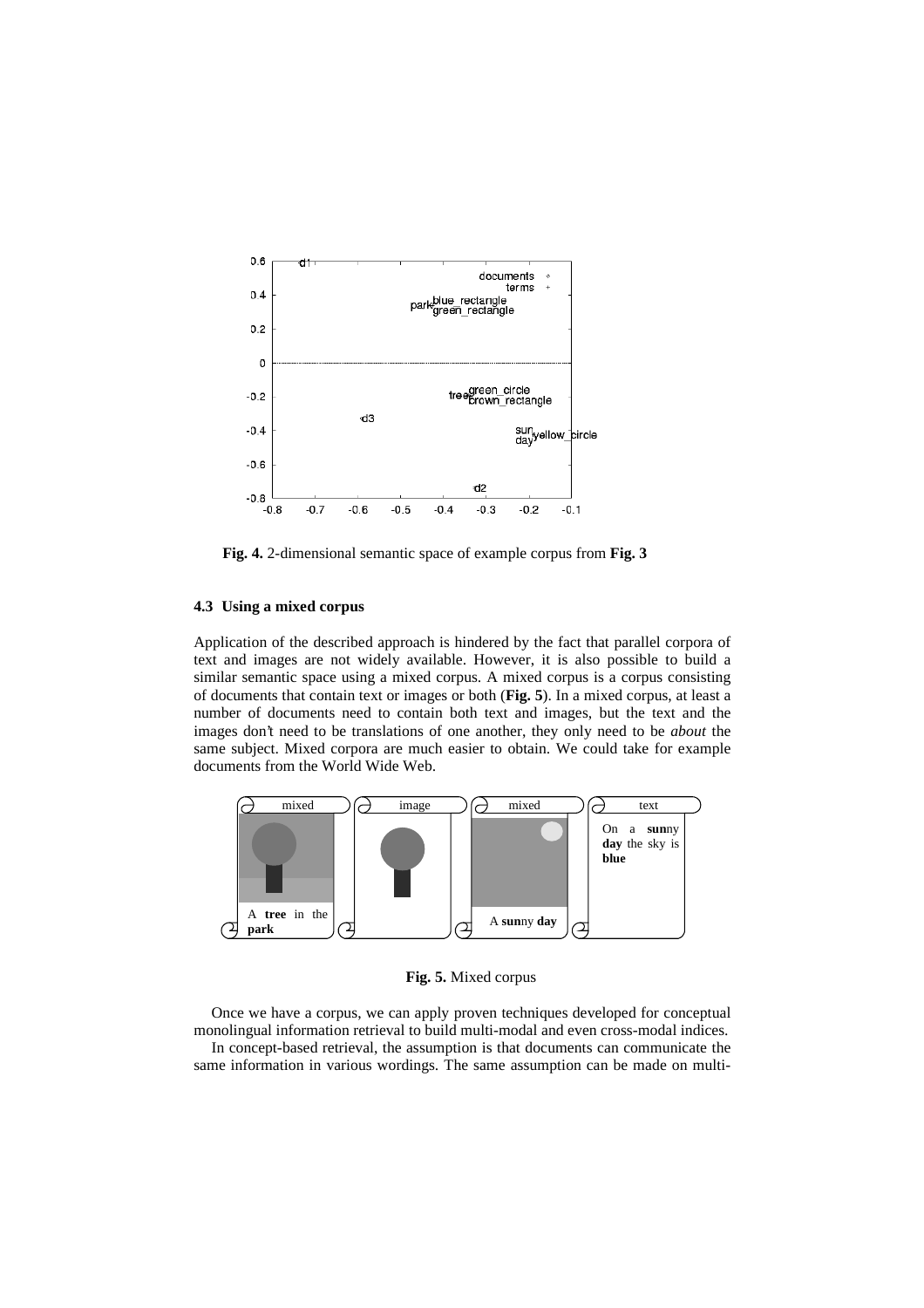modal documents. These documents can communicate the same information using different words, different images or even words instead of images and vice versa.

So, from a mixed corpus, again, a term-document matrix can be constructed in which *terms* from both text and images are represented. This matrix can then be decomposed using SVD and in the resulting space related terms will be close to each other. Both textual and visual queries, as well as multi-modal ones, can be mapped onto this space to find documents about a specific concept in any modality.

# **5 Concluding Remarks**

In this paper, we have addressed the problem of cross-modal and multi-modal indexing. We have shown that multi-modal indexing can be regarded as just another case of multi-lingual indexing. Just like in cross language information retrieval and in spoken document retrieval, we are dealing with a set of documents and queries that cannot be compared in a trivial way because they differ in language or modality.

In order to be able to retrieve documents in one modality using a query in another modality, we need a suitable mechanism to map both query and documents to a common representation language. We have presented two methods for mapping documents in different modalities to the same common language:

- 1. deriving a bimodal dictionary
- 2. multi-modal indexing using LSI

Both methods use the fact that the co-occurrence of two terms (visual or textual) in a text is not purely coincidental. Both methods automatically derive the relationships between terms from a parallel (1) or mixed (2) corpus. Therefore, both methods heavily depend on the availability of such a corpus.

Since, corpus based methods have proven to be successful in both CLIR and SDR, and indexing images based on low-level image features works fairly well, we are confident that extracting bimodal representations from multi-media corpora may be useful for language based image indexing and retrieval.

# **References**

- 1. Brachsler, M. and Schäuble, P. *Multilingual Information Retrieval Based on Document Alignment Techniques*, Proceedings of the second European Digital Libraries Conference, 1998.
- 2. Cascia, M. La, Sethi, S., Sclaroff, S., *Combining textual and visual cues for content-based image retrieval on the world wide web*, In: IEEE Workshop on content-based access of image and video libraries, 1998
- 3. Deerwester, S., Dumais, S.T., Harshman, R., *Indexing by Latent Semantic Analysis*, In: Journal of the American Society for Information Science, 41 (6), pp391-407, 1990.
- 4. Dumais, S.T., Landauer, T.K., Littman, M.L., Automatic Cross-Linguistic Information Retrieval using Latent Semantic Indexing, In: Proceedings SIGIR96, Workshop On Cross-Linguistic Information Retrieval, 1996.